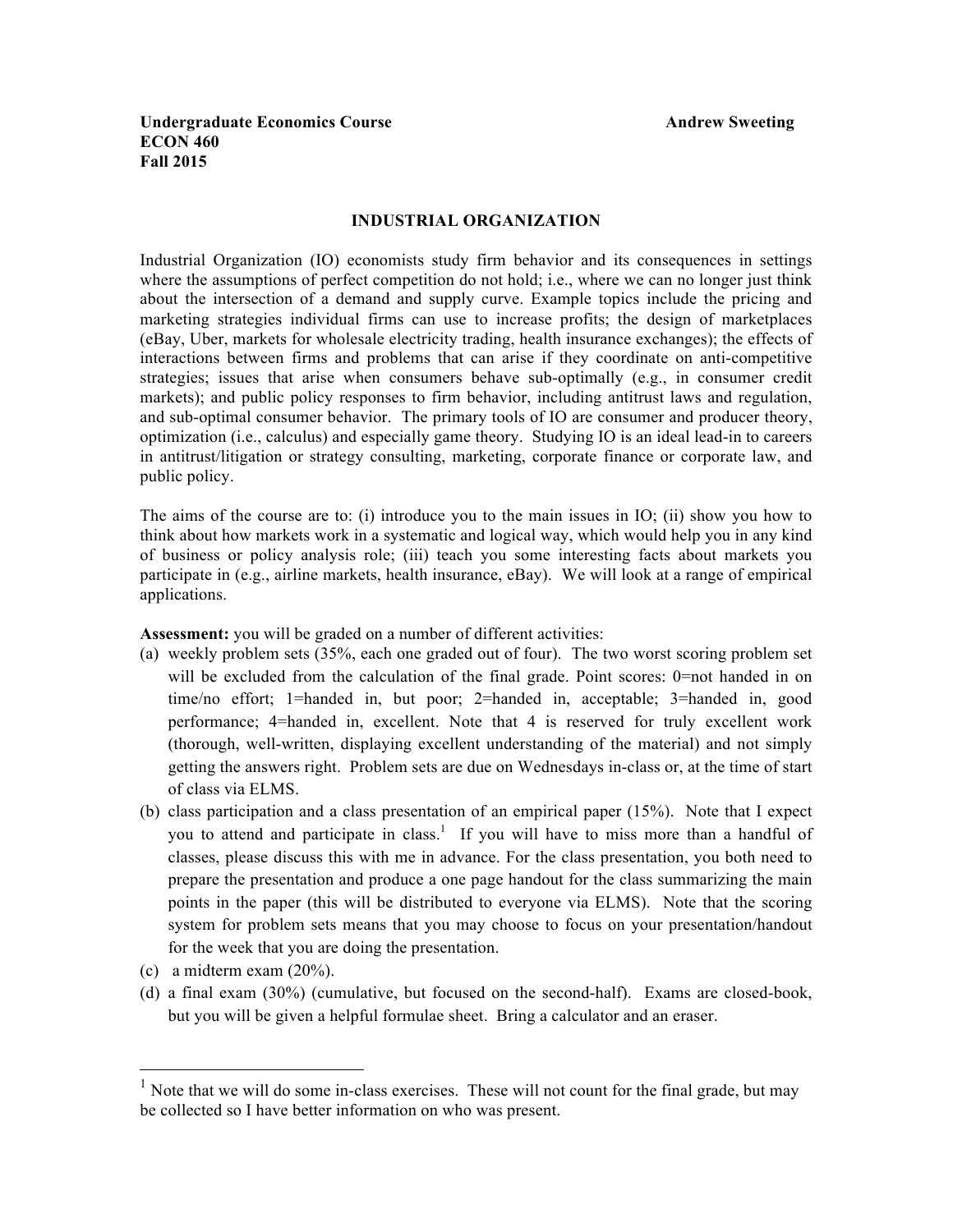When calculating the final score for the class I will take the maximum of your score based on this point distribution and  $(40*PS \text{ scores} + 10*class + 50*final \text{ exam} - 10)$  i.e., the midterm score can be dropped for the loss of 10 points, with the rest of the midterm weight going onto the final. If you fail to take the midterm (without meeting one of the rules laid down by the university that require a make-up) then this second formula will apply.

Note that when I reserve the right to use a curve when assigning letter grades. The median grade for 400 level Economics courses is a B-.

**Pre-requisites:** a C- or above in ECON 326 and one of ECON 321 and STAT 400. Familiarity with linear algebra, differentiation and basic game theory are required to do well in the course.

**Academic Integrity**: UMD students are expect to abide by the Honor Code, administered by the Student Honor Council. Please make yourself aware of the consequences of cheating, fabrication, and plagiarism.

**Absences and Make-up Exams**: Make-up exams will be granted only to those students whose excuse complies with University policy. The four valid excuses according to University policy are medical conditions, religious observances, participation in University events at the request of University authorities, and compelling circumstances beyond your control. If you believe you need a make-up, please inform me as far in advance as possible by email and I will set up a faceto-face meeting. You should be ready to provide appropriate documentation. See the assessment section for what happens if you miss the midterm without approval.

**Students who need accommodation**: If you need accommodation for exams, please contact me as soon as possible. Students registered who provide documentation from the University's Disability Support Services will always be accommodated.

**Contact details:** my office is Tydings 3135, telephone number 301-405-8325. My office hours are Tuesday 9:30-10:30, but I will usually also be available after class.

**Website & email:** Materials will be available on ELMS: http://www.elms.umd.edu . I expect students to check ELMS regularly. I will post important announcements on ELMS and send them by email. If you send an email to me, please include ECON 460 in the subject line so that I can keep track of them. If I do not respond within 24 hours during the week (48 hours at the weekend), then send me another email in case I missed it.

**Materials:** Lecture slides or handouts will be available prior to class. The theoretical material that I expect you to know will be on these slides/handouts. Papers/case materials that I expect you to know for exams will be clearly indicated.

**Book:** The 2013 class sampled a variety of textbooks. Their preferred one, which we will make use of this year, is:

Lynne Pepall, Dan Richards, George Norman, *Industrial Organization: Contemporary Theory and Empirical Applications*, 2014, Wiley, Fifth Edition (available in e-book format)

I am happy for people to use older editions of this textbook: where I can I will try to let you know where there are differences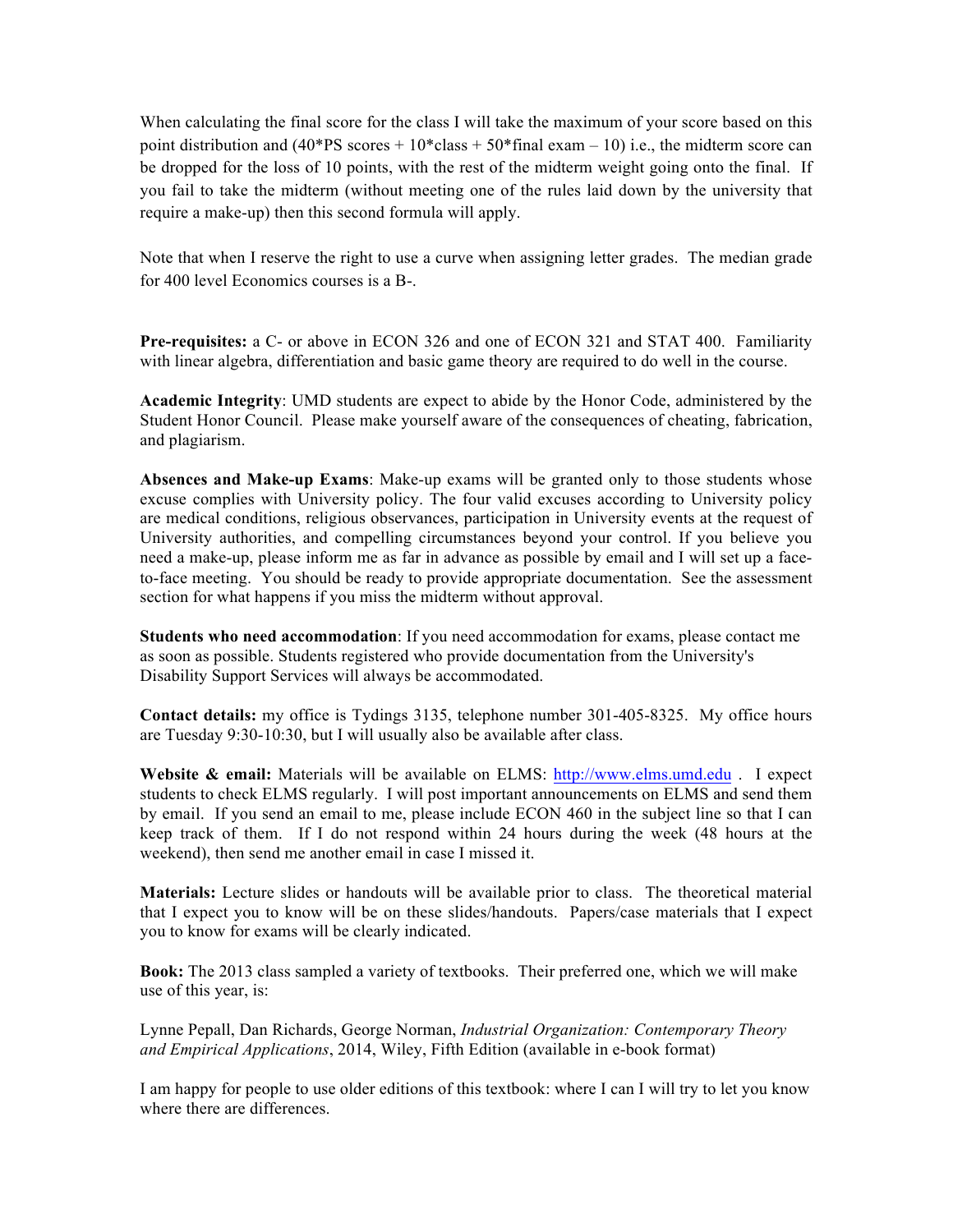Other useful books are:

Jeffrey Church and Roger Ware, *Industrial Organization: A Strategic Approach*, 2000 which is now freely available online (an electronic copy will be posted). This book is long and detailed, but it was the standard textbook for undergraduate courses at Harvard, Stanford etc.

Cabral, Luis, *Industrial Organization: An Introduction*, 2000, MIT Press. A compact book that is well-regarded, but it is lacking math. A good book to introduce yourself to a topic and maybe the best one for pre-class reading.

Carlton, Dennis and Jeffrey Perloff, *Industrial Organization*, 4<sup>th</sup> edition, 2005. A good book for empirical examples and intuition.

Jean Tirole, *The Theory of Industrial Organization*, MIT, 1987. This book is highly recommended for anyone who wants to do further study in IO.

Paul Belleflamme and Martin Peitz, *Industrial Organization: Markets and Strategies*, Cambridge University Press, 2010. A nice Masters level textbook that is useful for theory developed after Tirole was published.

I will distribute some chapters from various editions of:

J Kwoka and L White (eds.), *The Antitrust Revolution*, Oxford University Press. This book covers different antitrust cases with the chapters usually written by someone who participated as an expert witness or consultant in the case. There are several volumes with different cases.

Michael Whinston, *Lectures on Antitrust Economics*, MIT, 2006. Excellent short book covering a small number of specific topics; I'll distribute some material from it.

## **OUTLINE**

Conceptually the course can be divided into three parts. The first part will be a brief review of the basic monopoly pricing, key concepts from game theory and how to read empirical papers. Almost all of the theory should be familiar from intermediate micro, but you need to know it thoroughly as we will use it repeatedly. The second part can be thought of as studying the strategy choices of a monopolist. I mean this in a broad sense: for example, we will consider the design of an auction where there is a single seller but competing buyers (or, in a procurement setting, a single buyer and competing sellers). We will also consider regulation of monopoly, and settings where monopoly is desirable (for example, as the reward for an innovator). The final part considers settings where there is competition between firms. Here we will be interested both in modeling outcomes (for example, is more intense competition necessarily desirable when we endogenize the number of firms that compete in a market) and government policies (for example, should mergers be allowed? how can collusion be detected? Should we be concerned when incumbents respond to new entrants by setting very low prices?).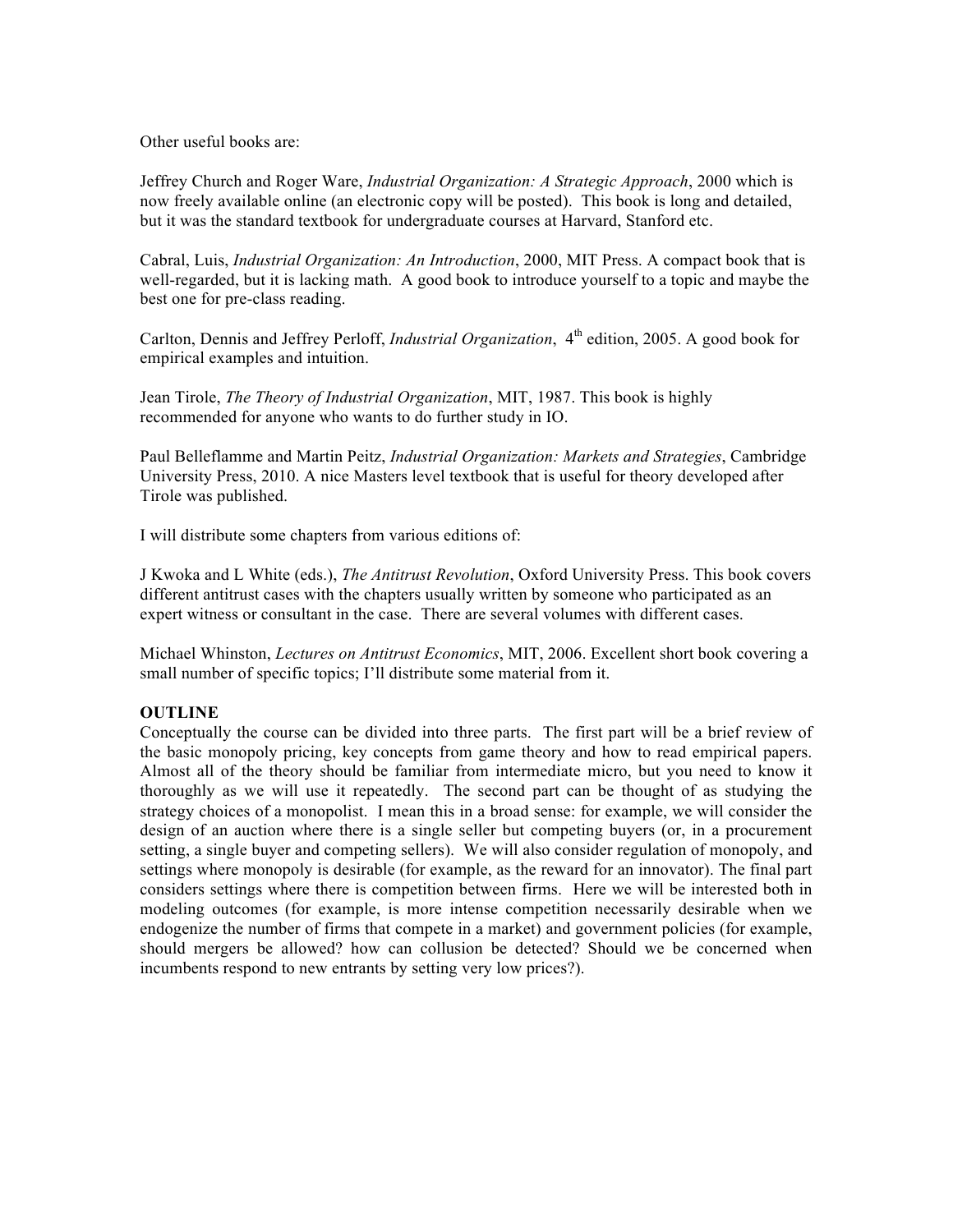### **Textbook References by Topic**

(note: references are for Pepall et al. (PRN) latest  $(5<sup>th</sup>)$  edition, Church and Ware (CW) and Cabral (LC)) Additional readings from journals will be posted on ELMS

*Introduction and Examples* PRN 1, LC 1 & 3; CW 1, 2.1 & 3.4

*Monopoly Pricing* (and variants) PRN 2.1, 16 & 17, LC 5.1 & 11; CW 2, 22

*Game Theory* LC 4, CW 7 and 9

*Vertical Pricing* PRN 16, LC 11

*Price Discrimination* PRN 5, 6 & 8, LC 10; CW 5

*Durable Good Pricing* PRN 2.3 & 2.4, CW 4.3

*Advertising (Monopoly)* PRN 19, LC 13, CW 6.3, 17

*Auctions* PRN 23

*Adverse Selection, Moral Hazard & Insurance Markets* CW 6

*R&D* PRN 20, 21; LC 16, CW 18

*Sub-optimal Consumer Behavior* Class slides

*Regulation of Monopolies* CW 24-26, LC 5.2-5.3

*Quantity and Price Competition* PRN 9 & 10, LC 7; CW 8

*Search* LC 12.4

*Horizontal and Vertical Product Differentiation* PRN 10, LC 12; CW 11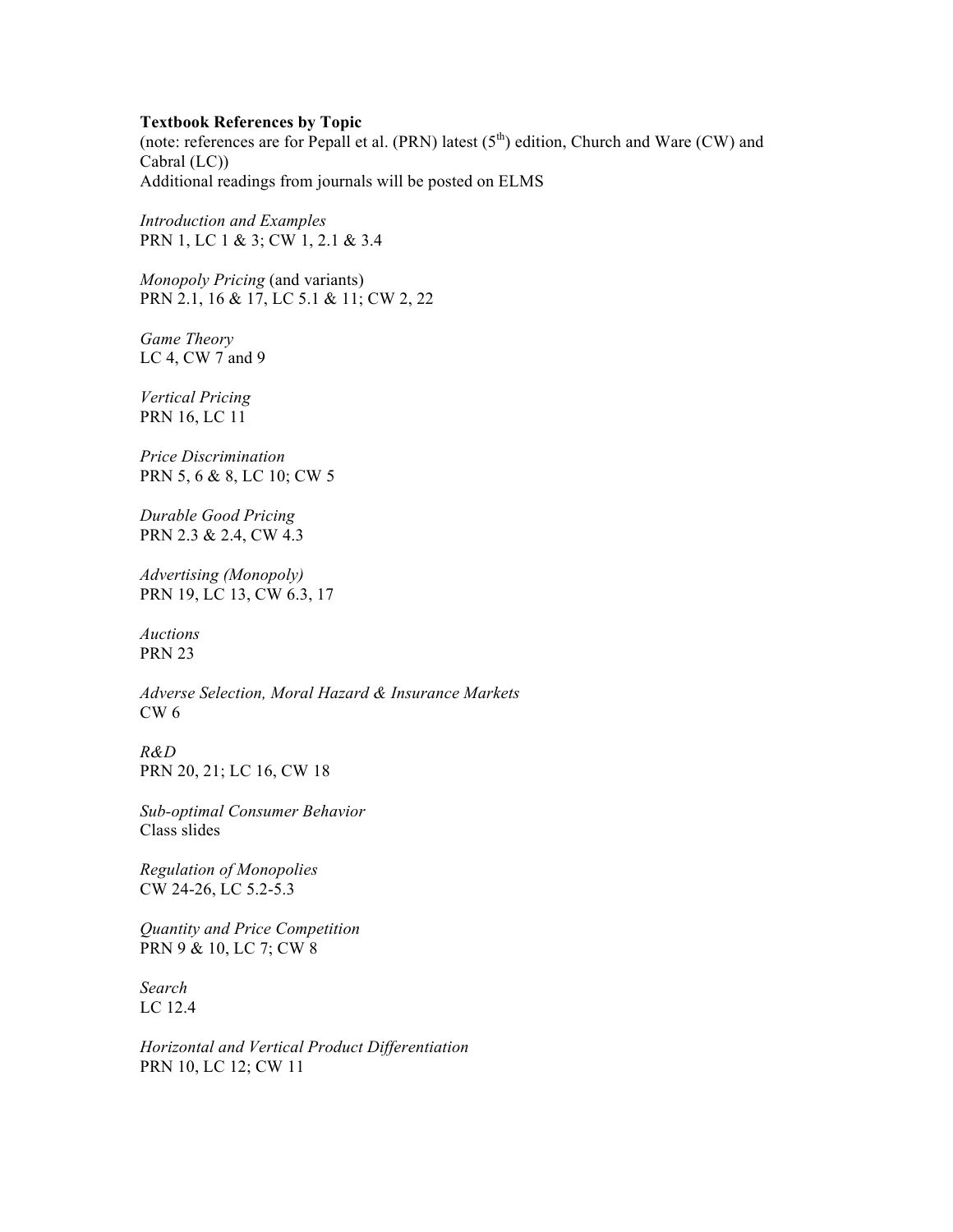*Determinants of Market Structure* PRN 4, LC 14; CW 4.1, 8.2 Case studies from J Sutton, *Sunk Costs and Market Structure*

*Mergers* PRN 15, LC 15.3, CW 23 M Whinston, *Lectures on Antitrust Economics*, chapter on horizontal mergers Department of Justice and Federal Trade Commission (2010), *Horizontal Merger Guidelines*

*Collusion* PRN 14, LC 8, CW

*Strategic Firm Behavior (deterrence and predation)* PRN 12, LC 15, CW 13-16, 20-21

**Papers for Class Presentation.** More papers can/will be added; you can do presentations individually or in pairs as long as the paper is not too short; presentations should be between 7.5 and 15 minutes and focus on the main points: i.e., what is the main question?; what is the data?; what is the main hypothesis tested and how is it tested?; what is the paper's conclusion?; did you find the paper convincing, or did you think of alternative interpretations of the data, or a better place to test the theory?

Steve Puller and Lisa Taylor, "Price discrimination by day-of-week of purchase: Evidence from the U.S. airline industry", Journal of Economic Behavior and Organization, 2012

Phil Leslie, "Price Discrimination in Broadway Theater", RAND Journal of Economics, 2004

Ricard Gil, "Does Vertical Integration Decrease Prices? Evidence from the Paramount Antitrust Case of 1948", American Economic Journal: Economic Policy, 2015

Margaret Slade, "Beer and the Tie: Did Divestitute of Brwer-Owned Public Houses Lead to Higher Beer Prices?", Economic Journal, 1998

Tom Blake, Chris Nosko and Steve Tadelis, "Consumer Heterogeneity and Paid Search Effectiveness: A Large Sclae Field Experiment", Econometrica, 2015

Wes Hartmann and Daniel Klapper, "Superbowl Ads", 2014

Seth Stephens-Davidowitz and Hal Varian, "Super Returns? The Effects of Ads on Product Demand", 2014

Liran Einav, Chiara Farronato, Jon Levin and Neel Sundaresan, "Sales Mechanisms in Online Markets: What Happened to Internet Auctions?", 2013

Mike Ostrovsky and Michael Schwarz, "Reserve Price in Internet Advertising Auctions: A Field Experiment", 2009

Eric Budish, Ben Roin and Heidi Williams, "Do Firms Underinvest in Long-Term Research? Evidence from Cancer Clinical Trials", American Economic Review, 2015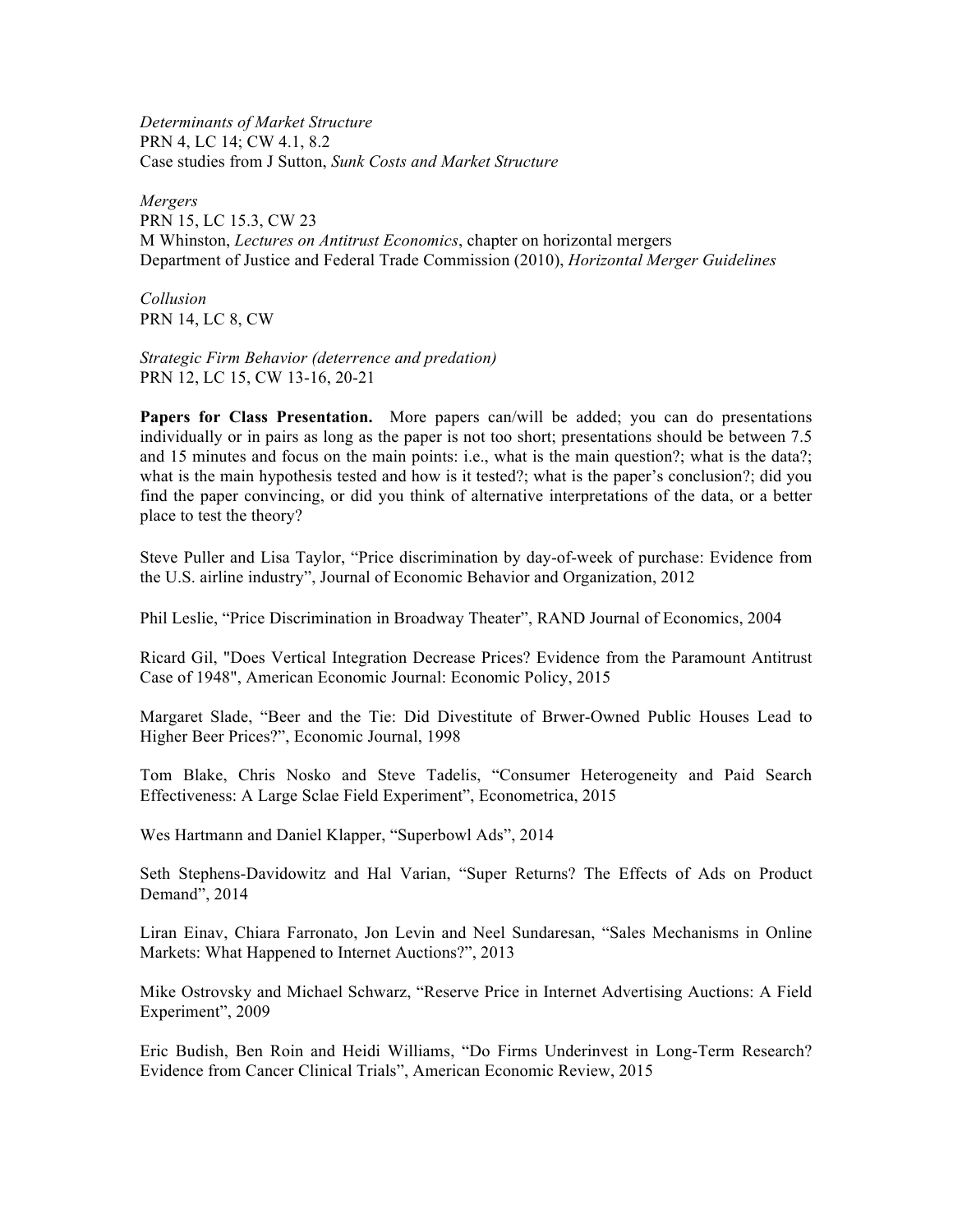Stefano DellaVigna and Ulrike Malmendier, "Paying Not to Go to the Gym", American Economic Review, 2006

Alan Sorenson, "Equilibrium Price Dispersion on Retail Markets for Prescription Drugs", Journal of Political Economy, 2000

William Evans and Ioannis Kessides, "Living by the Golden Rule: Multimarket Contact in the US Airline Industry", Quarterly Journal of Economics, 1994

Severin Borenstein, "Rapid Price Communication and Coordination: The Airline Tariff Publishing Case (1994)", Antitrust Revolution, 2004

Nathan Miller, "Strategic Leniency and Cartel Enforcement", American Economic Review, 2009

Orley Ashenfelter, Dan Hosken and Matt Weinberg, "The Price Effects of a Large Merger of Manufacturers: A Case Study of Maytag-Whirlpool", AEJ: Economic Policy, 2013

Orley Ashenfelter, Dan Hosken and Matt Weinberg, "Efficiencies Bewed: Pricing and Consolidation in the US Beer Industry", 2014

E. Han Kim and Vijay Singal, "Mergers and Market Power: Evidence from the Airline Industry", American Economic Review, 1993

Austan Goolsbee and Chad Syverson, "How do Incumbents Respond to the Threat of Entry? Evidence from Major Airlines", Quarterly Journal of Economics, 2008

Aaron Edlin and Joe Farrell, "The American Airlines Case: A Chance to Clarify Predation Policy", Antitrust Revolution, 2004